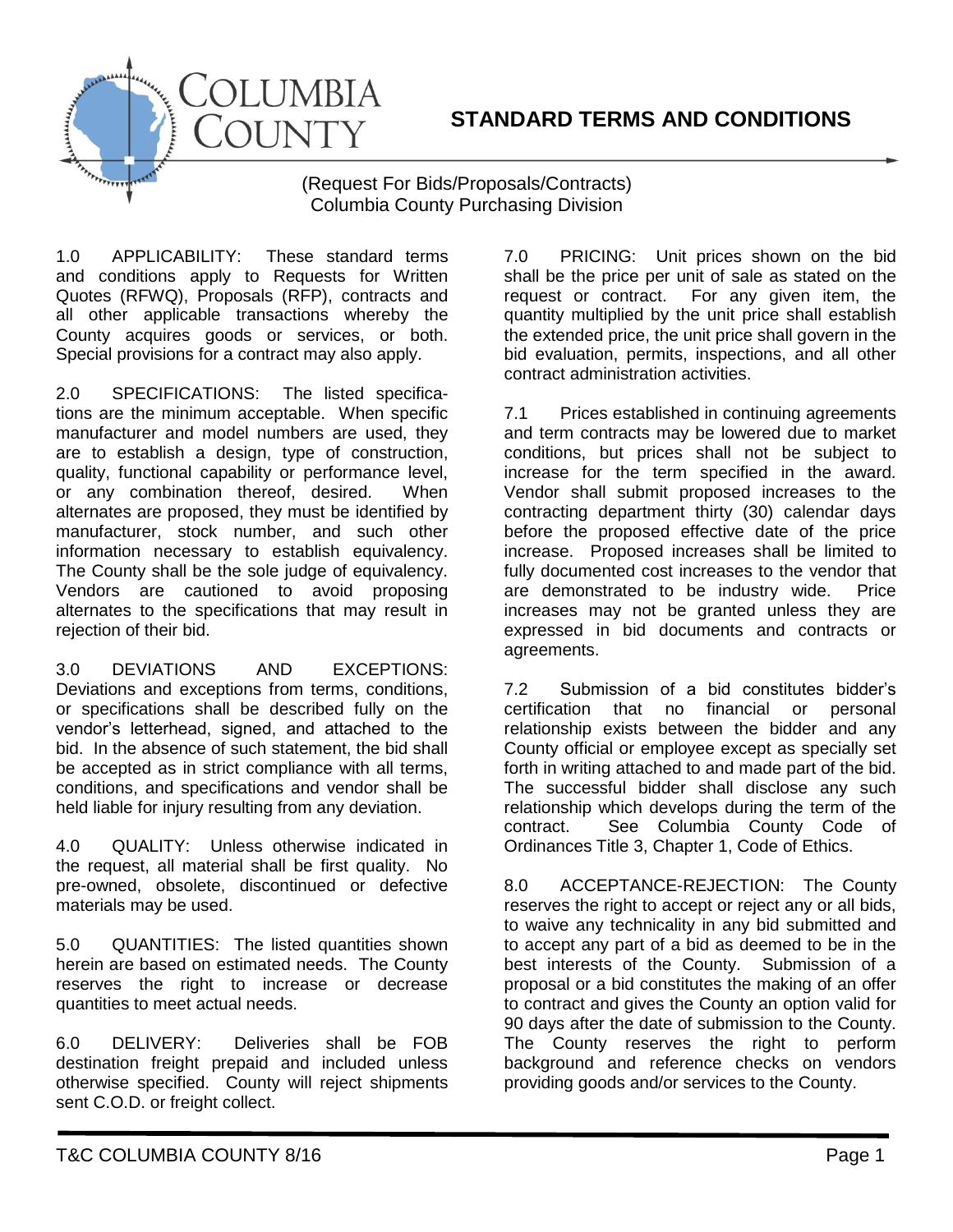8.1 Bids **MUST** be dated and time stamped by the County on or before the date and time that the bid is due. Bids deposited or time stamped after the deadline will be rejected. Actual receipt by the County is necessary. Timely deposit in the mail is not sufficient. All bids must be clearly labeled with bidder name, return address, and bid title. THERE WILL BE NO EXCEPTIONS TO THIS POLICY.

9.0 METHOD OF AWARD: Award shall be made to the lowest responsible responsive vendor conforming to the specifications, terms, and conditions, or to the most advantageous bid submitted to the County on a quality versus price basis.

10.0 ORDERING/ACCEPTANCE: Written notice of award to a vendor in the form of a purchase order or other document, mailed or delivered to the address shown on the bid will be considered sufficient notice of acceptance of bid. A formal contract signed by both parties shall be used.

10.1 SUBCONTRACTING: Awarded vendor(s) will not be permitted to sublet, sell, transfer, assign or otherwise dispose of the contract or any portion therein, or its right, title, or interest in the contract to any person, vendor(s) or other organization without the prior written consent of the County. No subcontract shall, under any circumstances, relieve the contractor of liability and obligation under this contract. The awarded contractor shall be fully responsible for the acts, errors, and omission of subcontractor(s).

11.0 PAYMENT TERMS AND INVOICING: Unless otherwise agreed, the County will pay properly submitted vendor invoices within forty five (45) days of receipt of goods and services. Payment will not be made until goods or services are delivered, installed (if required), and accepted as specified. Invoices presented for payment must be submitted in accordance the contract.

11.1 NO WAIVER OF DEFAULT: In no event shall the making of any payment or acceptance of any service or product constitute or be construed as a waiver by the County of any breach of the covenants of a contract, or a waiver of any default of the successful vendor. The making of any such payment or acceptance of any such service or

product by the County while any such default or breach shall exist shall in no way impair or prejudice the right of the County with respect to recovery of damages or other remedy as a result of such breach or default.

12.0 TAXES: The County and its departments are exempt from payment of all federal tax and Wisconsin state and local taxes on its purchases except Wisconsin excise taxes as described below. The Federal Government Internal Revenue Service has issued tax exempt number 39-6005681 to the County.

12.1 The County is required to pay the Wisconsin excise or occupation tax on its purchase of motor vehicle fuel. The County is exempt from Wisconsin sales or use tax on these purchases. The County may be subject to other states' taxes on its purchases in that state depending on the laws of that state. Vendors performing construction activities are required to pay state use tax on the cost of materials.

13.0 GUARANTEED DELIVERY: Failure of the vendor to adhere to delivery schedules as specified or to promptly replace rejected materials shall render the vendor liable for all costs in excess of the contract price when alternate procurement is necessary. Excess costs shall include administrative costs.

14.0 APPLICABLE LAW AND VENUE: This contract shall be governed under the laws of the State of Wisconsin, and venue for any legal action between the parties shall be in the Columbia County Circuit Court. The vendor shall at all times comply with and observe all federal and state laws, local laws, ordinances, and regulations which are in effect during the period of a contract and which in any manner affect the work or its conduct. The County also has the right to cancel a contract with any federally or state debarred contractor or a contractor that is presently identified on the list of parties excluded from federal procurement and non-procurement contracts.

15.0 ASSIGNMENT: No right or duty in whole or in part of the vendor under a contract may be assigned or delegated without the prior written consent of the County.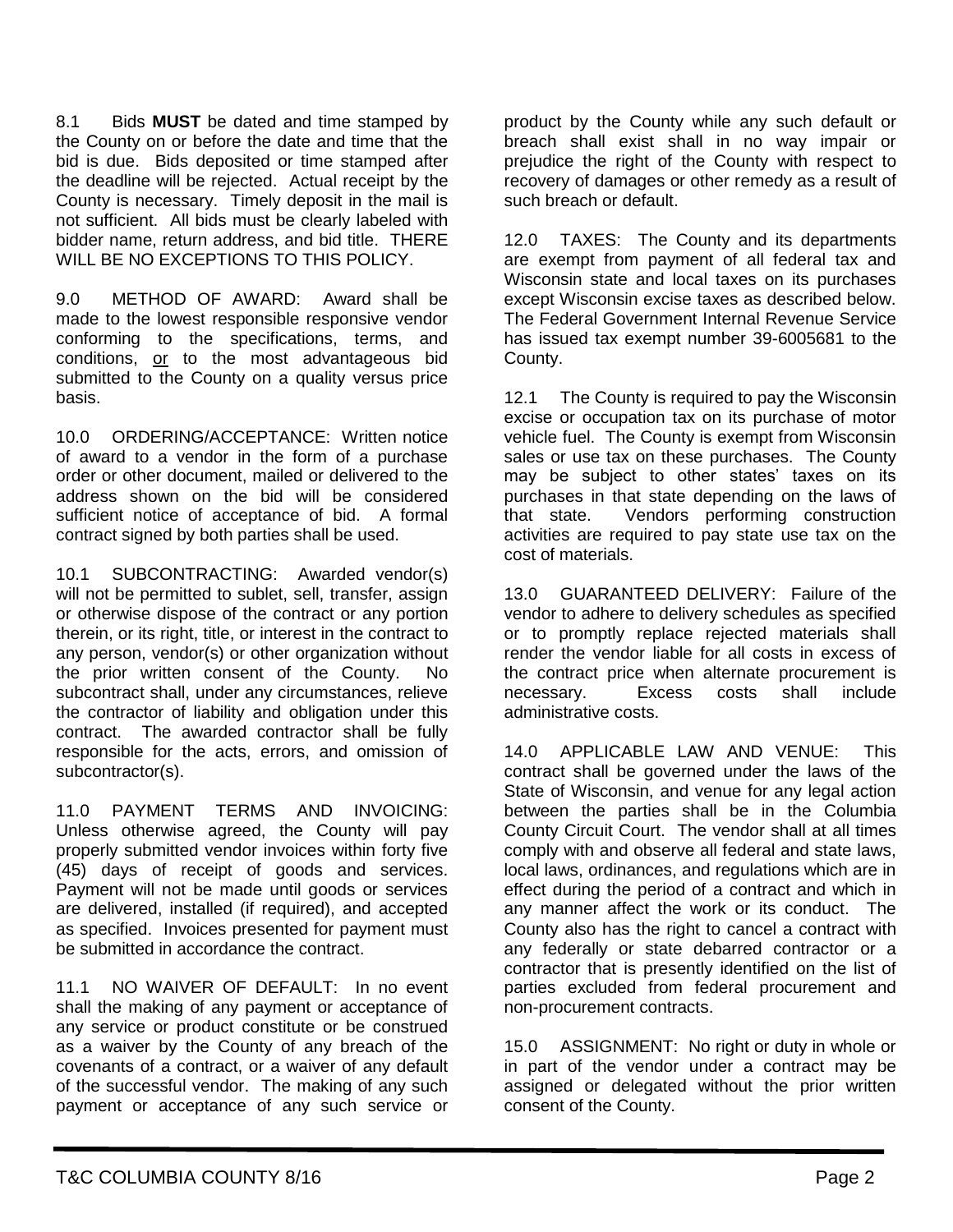## 16.0 NONDISCRIMINATION/AFFIRMATIVE

ACTION: The vendor agrees, in accordance with Sec. 111.321, Wis. Stats. not to discriminate against any person, whether an applicant or recipient of services, an employee, or applicant for employment, on the basis of age, race, ethnicity, religion, color, gender, disability, marital status, sexual orientation, national origin, cultural differences, ancestry, physical appearance, arrest record or conviction record, military participation or membership in the national guard, state defense force or any other reserve component of the military forces of the United States, or political beliefs. The vendor shall provide a harassment-free work environment. These provisions shall include, but not be limited to, the following: employment, upgrading, demotion, transfer, recruitment, advertising, layoff, termination, training, including apprenticeships, rates of pay or other forms of compensation. Failure to comply with these Terms and Conditions may result in the vendor being debarred, termination of the contract and/or withholding of payment.

17.0 PATENT, COPYRIGHT AND TRADEMARK INFRINGEMENT: The vendor guarantees goods sold to the County were manufactured or produced in accordance with applicable federal labor laws, and that the sale or use of the articles described herein do not infringe any patent, copyright or trademark. The vendor covenants that it will, at its own expense, defend every suit which shall be brought against the County (provided that such vendor is promptly notified of such suit, and all papers therein are delivered to it) for any alleged infringement of any patent, copyright or trademark by reason of the sale or use of such articles, and agrees that it will pay all costs, damages, and profits recoverable in any such suit.

18.0 SAFETY REQUIREMENTS: All materials, equipment, and supplies provided to the County must fully comply with all safety requirements as set forth by the Wisconsin Department of Safety and Professional Services and all applicable OSHA Standards. The vendor shall also comply with the County's worksite rules. Vendor shall comply, train, and accept exclusive responsibility for its employees while on County property.

18.1 MATERIAL SAFETY DATA SHEET: If any item(s) on an order(s) resulting from an award(s) is a hazardous chemical, as defined under 29 CFR 1910.1200, the vendor must provide one (1) copy of the Material Safety Data Sheet for each item with the shipped container(s) and one (1) copy with the invoice(s).

19.0 WARRANTY: Unless specifically expressed otherwise in writing, goods and equipment purchased by the County shall be warranted against defects by the vendor for one (1) year from the date of receipt. An equipment manufacturer's standard warranty shall apply as a minimum and must be honored by the vendor.

20.0 INDEMNIFICATION & INSURANCE: The vendor shall bear the full and complete responsibility for all risk of damage of premises, equipment, procedure or money resulting from any cause whatsoever and shall not penalize the County for any losses incurred.

Vendor shall indemnify the County against any loss, damage, injury or death caused by vendor's negligent acts or omissions or the negligent acts or omissions of vendor's agents or employees, or losses, damages, injuries or death caused by vendor's negligence and arising out of the consumption or use of the projects sold; provided, however, that nothing contained herein shall require vendor to defend or indemnify the County for losses, damages, injuries or death arising out of the negligence of the County, its agents or employees. In order to secure vendor's obligation to hold harmless and indemnify the County, vendor shall procure and maintain the following insurance:

- 1. Worker's Compensation Insurance as prescribed by the laws of the State of Wisconsin;
- 2. Comprehensive Automobile Bodily Injury Liability and Property Damage Liability Insurance, with limits of \$500,000 for bodily injury or death of any one person, \$1,000,000 for bodily injury or death of two or more persons in any one accident, and \$100,000 for property damage in any one accident;
- 3. Comprehensive General Bodily Injury Liability and Property Damage Liability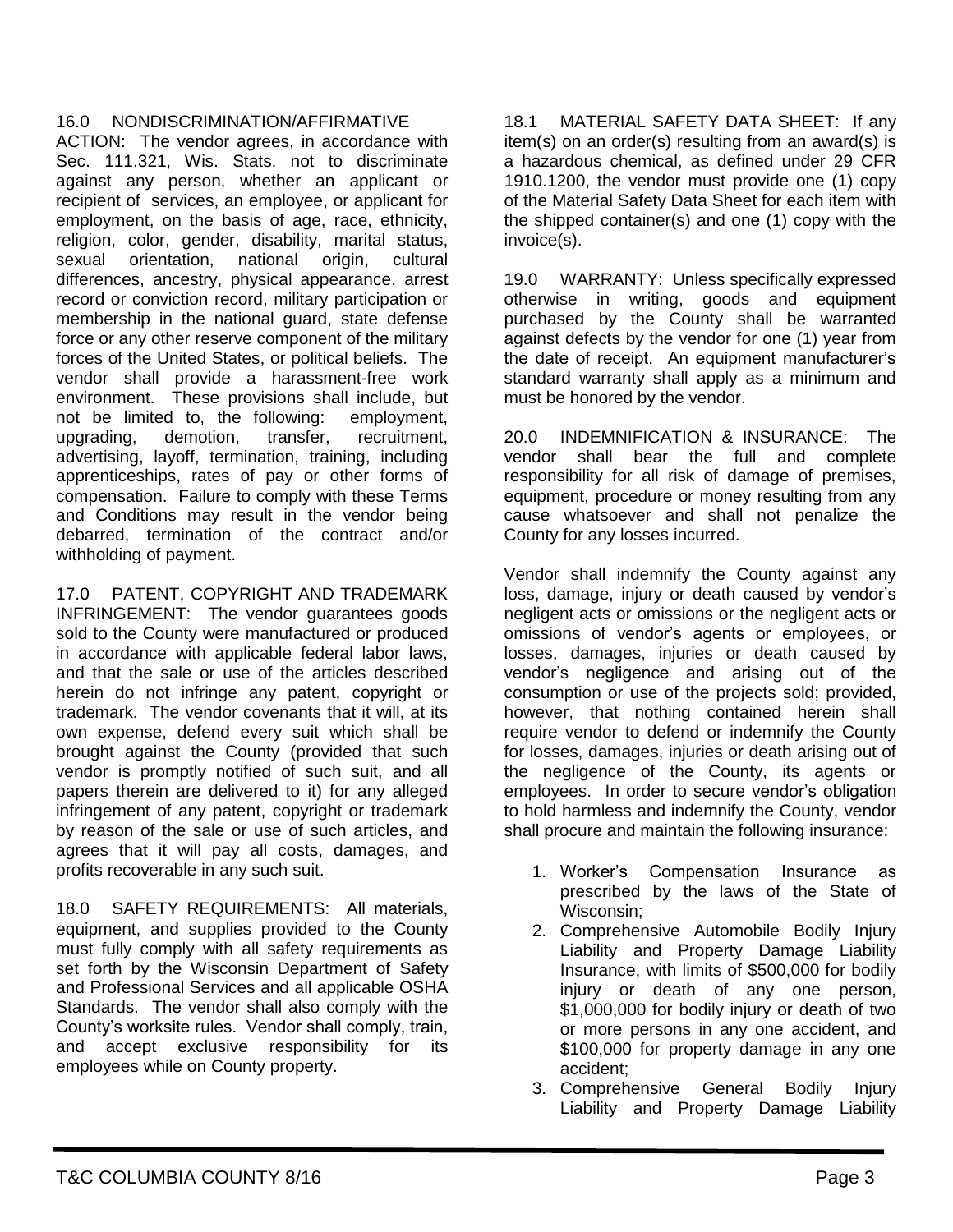Insurance, with limits of \$500,000 for bodily injury or death of any one person, \$1,000,000 for bodily injury or death of two or more persons in any one accident, and \$100,000 for property damage in any one accident;

4. Commercial General Liability of \$2,000,000 for general aggregate including product and \$1,000,000 for each occurrence;

The vendor shall add the County, its officers, agents and employees and additional insurers under the Commercial, General and Automobile liability policies.

20.1 CERTIFICATE OF INSURANCE: Upon notification of award and prior to issuance of contract, the vendor shall provide the County a Certificate of Insurance with the required coverage and limits of insurance.

21.0 CANCELLATION: The County reserves the right to terminate any contract in whole or part without penalty due to non-appropriation of funds or failure of vendor/ contractor to comply with terms, conditions, performance, and specifications of a contract.

22.0 PUBLIC RECORDS ACCESS: It is the intention of the County to maintain an open and public process in the solicitation, submission, notice of bid opening, review, and approval of procurement activities. Bid openings are public unless otherwise specified.

22.1 PROPRIETARY INFORMATION: Any restrictions on the use of data contained within a request must be clearly stated in the bid/proposal itself. Proprietary information submitted in response to a request will become the property of the County. The County will work with vendors to meet their confidentiality requirements, provided they are within reason. All vendors' proprietary/ confidential materials must have each document or item clearly marked as such. All proprietary information will be handled in accordance with the Wisconsin public records law. However, when accepted, it is the vendor's responsibility to defend the determination in the event of an appeal or litigation.

22.2 Any material submitted by a vendor that the vendor considers confidential and proprietary information and which the vendor believes qualifies as a trade secret, as provided in Section 19.36(5) Wis. Stats., must be identified by the vendor. Pricing will not be held confidential after the award of a contract.

22.3 Data contained in a bid, all documentation provided therein, and innovations developed as a result of contracted commodities or services cannot be copyrighted or patented. All data, documentation, and innovations shall be the property of the County.

23.0 PROMOTIONAL ADVERTISING:

Reference to or use of the County, any of its departments or sub-units, or any county official or employee for commercial promotion is prohibited without prior specific authorization.

24.0 ANTITRUST ASSIGNMENT: The vendor and the County recognize that in actual economic practice, overcharges resulting from antitrust violation are in fact usually borne by the purchaser. Therefore, the successful vendor hereby assigns to the County any and all claims for overcharges as to goods, materials or services purchased in connection with a contract.

25.0 RECORDKEEPING AND RECORD RE-TENTION - PUBLIC WORKS CONTRACTS: The successful bidder on a public works contract shall comply with the State of Wisconsin prevailing wage scale, if applicable, and shall establish and maintain adequate payroll records for all labor utilized as well as records for expenditures relating to all sub-contracts and suppliers. All records must be kept in accordance with generally accepted accounting procedures. The County shall have the right to audit, review, examine, copy, and transcribe any such records or documents. The vendor will retain all documents applicable to a contract for a period of not less than five (5) years after final payment is made.

25.1 RECORDKEEPING AND RECORD RE-TENTION - COST REIMBURSEMENT CON-TRACTS: Where payment to a vendor is based on the vendor's costs, vendor shall establish and maintain adequate records of all expenditures